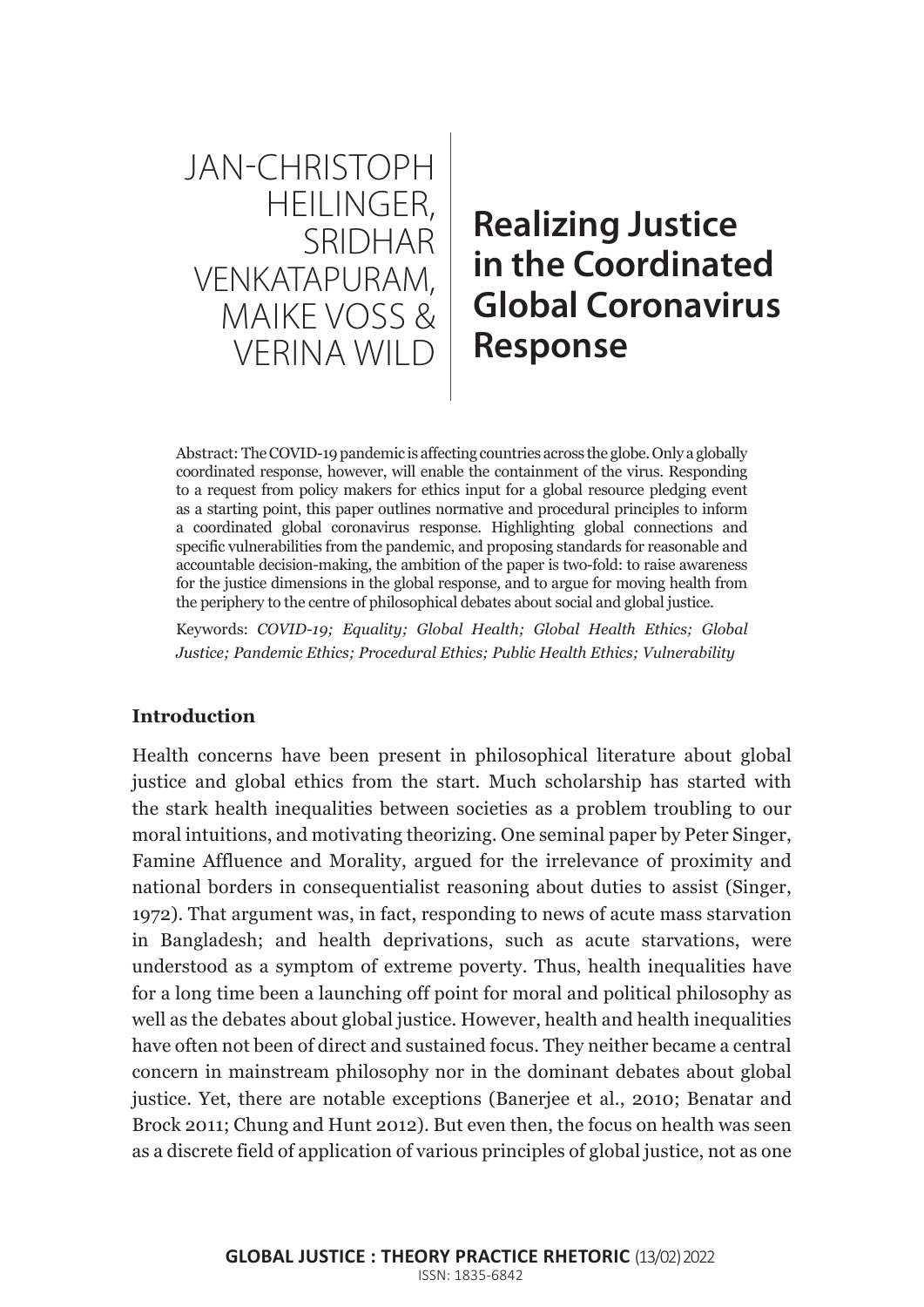of its central areas. Given the importance and the moral relevance of health – due to its impact on well-being and on the opportunities for good human lives – and thus its close conceptual connection with justice, more work is necessary to lay out and develop the theoretical resources from global justice and global ethics for a global public health ethics (cf. also Benatar and Brock, 2011; Hunter and Dawson, 2011; O'Neill, 2011).

We argue that the COVID-19 pandemic, and its multiple ethical dimensions, compels a reassessment of how political and global justice philosophy engages with health issues. Similar to how certain economic principles and legal paradigms have been integrated into mainstream ethical reasoning about justice, certain health-related paradigms and principles need to be integrated into ethical reasoning about global justice, as well (Dwyer, 2005; Lenard and Straehle, 2012; Ruger, 2009). This has shown to be especially important in the HIV and Ebola epidemics, and it is – again – of special moral importance now, in the global response to the Covid-19 pandemic. However, theoretical reflections as well as concrete practical applications are by far not prominent and influential enough. If done with more collaborative scholarly effort, integrating a focus on health and well-being will, we contend, not only provide guidance for the current coronavirus response. It will also help develop the field of global public health ethics and support a further transformative influence on political and global justice philosophy – which will in turn have a continued impact on global health also in the future.

To help motivate and explain our claim, we will, in the following, do three things. First, we briefly describe the recent engagement of a group of ethicists with an urgent practical problem. The group – of which the authors of this paper are members – aimed to provide ethical guidance in the form of a policy brief to various global actors seeking to act collectively to contain the coronavirus pandemic through pooling resources and coordinating the development and distribution of pandemic response tools including tests, diagnostics and therapeutics, and a potential vaccine. Second, in the main part of the paper we discuss the methodology, and the normative and procedural principles that were advanced in the guidance. We present the reasoning and justification for identifying those particular principles for a coordinated response to the global health emergency. And third, we conclude with a reflection upon the implications of these points for the need and relevance of establishing health as a central issue in moral and political philosophy, particularly in social and global justice theorizing.

#### **A request for ethical expertise**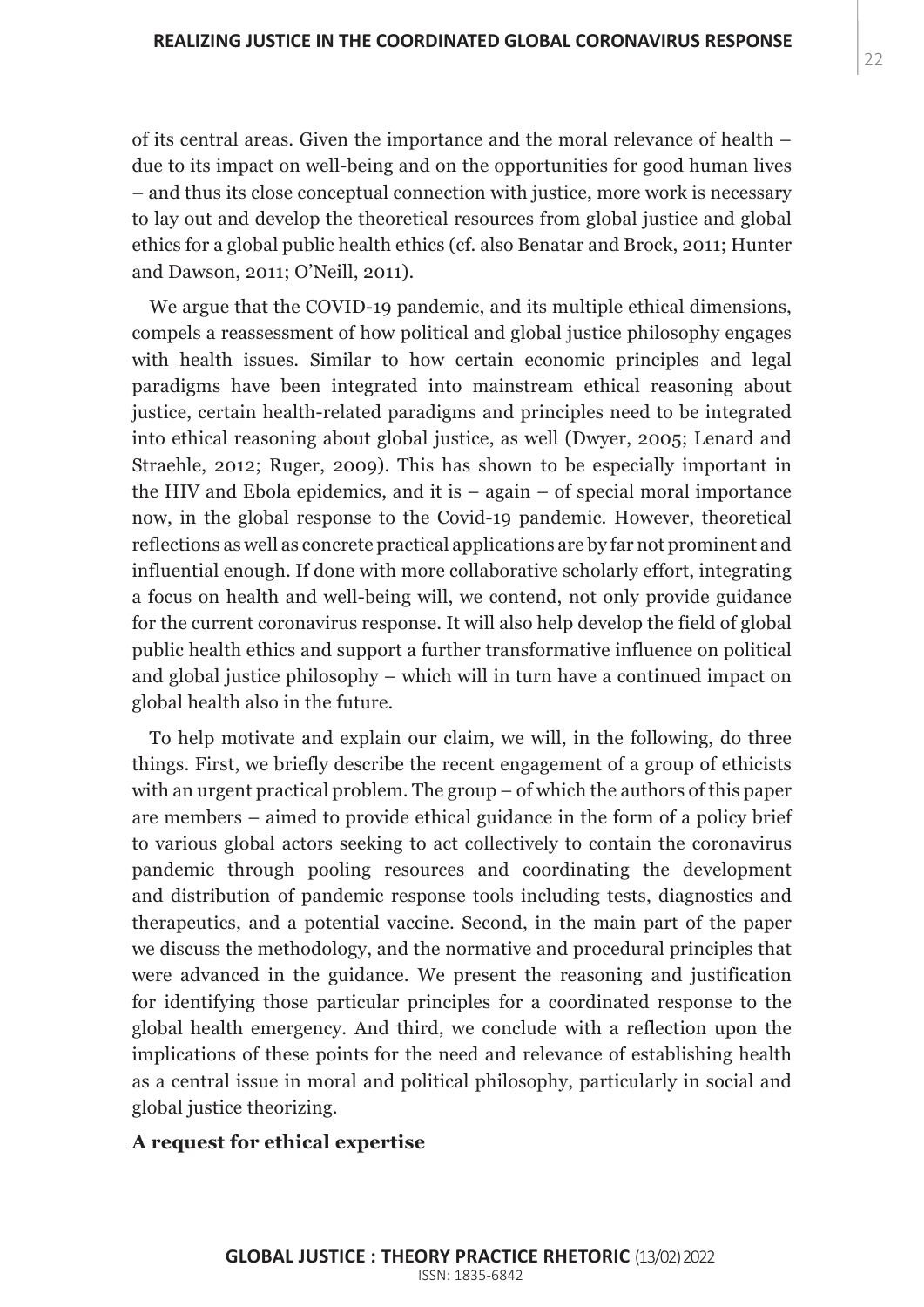Within a matter of weeks and months, a new virus, emerging at the end of 2019, has rapidly transformed our societies and the world. The spread of the novel coronavirus SARS-CoV-2, has – by virtue of its transmission from person to person – made visible how connected human lives are today: The pandemic exposes both the interconnectedness of human beings across societies as well as the interdependency of human beings and societies across borders. These connections and relations between individuals, groups and nations generate massive impacts on the health and well-being of others. And how countries respond, in terms of policies or non-actions, within their borders as well as in relation with other countries, international organizations, the private sector, NGOs and so forth determines how the pandemic spreads, affecting health and well-being also elsewhere. Furthermore, it impacts on the prospects of the global containment of disease cases and a potential eradication of the virus. If interconnectedness within and across societies can produce not only benefits, but also great harms, mitigating those harms, and preventing future harms, becomes imperative. It requires concern and coordination between different diverse agents. While this diagnosis about the harms to health from global interconnectedness has already been made before the COVID-19 pandemic – and the current pandemic is not categorically different from other previous infectious disease outbreaks – the outbreak, nevertheless, has made the health-interconnectedness link even more obvious, more urgent, and more widely recognizable well beyond the health sector.

Health has to figure as a central element in both social justice and global justice theorizing because human well-being, of which health is a core component, is affected, caused and distributed by how the basic structures of societies and the world order are organized. Moreover, health is affected by the quality of relations and interactions between agents, groups, institutions, and nations. Copious literature on the social and political determinants of health, disease and deaths in general exists in social epidemiology (Berkman et al., 2014; Marmot and Wilkinson, 2006). In relation to the present pandemic, we must also start from the position that the initial outbreak of this zoonotic virus – the initial genesis of SARS-CoV-2 and its immediate spread from animal to human – was shaped by existing social structures, policies and norms. These factors also influence initial human to human spread, and then, the actions or neglect in managing the health crisis. Unlike a natural disaster, the profound impact of social structures, institutional arrangements, social policies and neglect in determining the harms and deaths, as well as pre-existing relational inequalities and special vulnerabilities, make the pandemic an urgent matter of social and global justice (Farmer, 2001; DeBruin et al., 2012).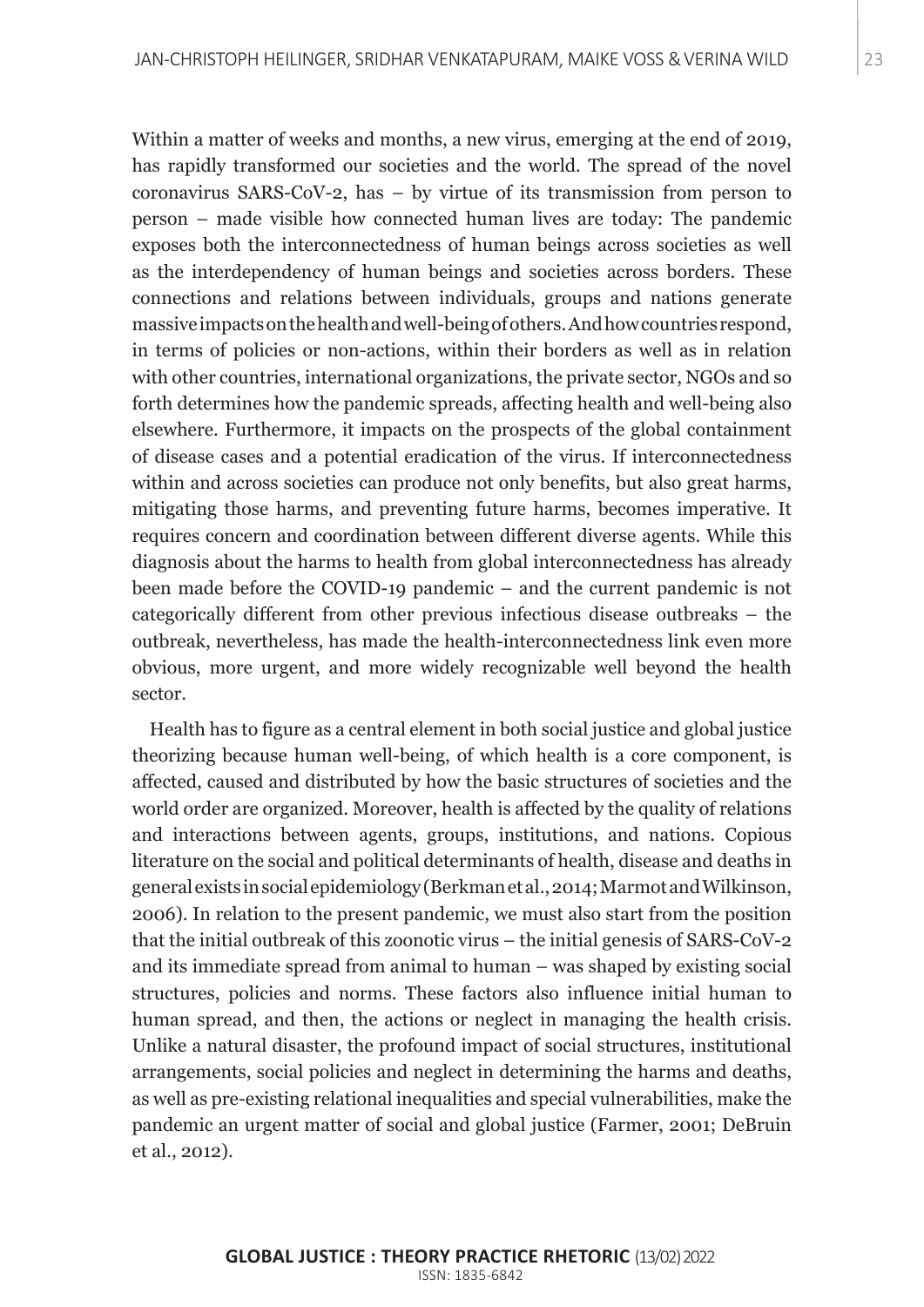Despite the obvious need for cooperation and coordination of actions by a range of actors at the transnational level, there has been, as of yet, relatively little discussion about ethical principles or substantive global justice approaches to inform and guide a globally coordinated response to the current health emergency (Oxfam International, 2020). Important ethical contributions, however, have been made in the context of earlier pandemics, such as influenza, HIV/AIDS or Ebola. Several researchers argued that ethical discourse about the global spread of infectious diseases should develop a public health ethics framework. This framework should be informed by knowledge about international relations, global governance, global and domestic justice and the social dynamics within and between societies in order to understand the complex dynamics of a pandemic, its impact and prevention (cf. Benatar, 2002; Farmer, 2001; Smith and Silva, 2015; Usher-Pines et al., 2007). Several other researchers have appealed in particular to the principle of solidarity (Thompson, 2016; West-Oram and Buyx, 2016) or laid out different strategies to justify positive global moral obligations to help those in need (e.g. Ruger, 2020) – arguments that expose the acts of countries choosing to pursue their own independent paths, as morally problematic.

Currently, there is no effective and widely agreed upon ethical framework or principles to guide the entire and diverse range of global actors. Indeed, the World Health Organization could have the abilities to put forward such guidelines, including ethical guidelines on specific topics. However, existing guidelines whether scientific or ethical are directed toward individual member states and their actions within their national borders (Lee, 2009). While scholars have been discussing a possible role for WHO in advancing global or transnational frameworks or values (Ooms et al., 2014), at present the WHO does not provide guidelines on how countries should relate to each other. This is because its employers, the members states, have not ever before asked it to do so. Also, WHO does not officially address international non-state actors such as corporations, NGOs, foundations, and so forth regarding their role in health policies.

Similarly, UNESCO's entities focussing on the ethics of health and of science, do not seem to have the ability to clearly focus on trans-national cooperative actions of actors, including governments (UNESCO, 2020). Against this background, further efforts are necessary to make philosophical knowledge and expertise available and applicable to expand the existing theoretical and practical resources for a global response to the current pandemic. Doing so clearly is an exercise in non-ideal theory, in providing considered theoretical assessments and recommendations for the non-ideal world, at the global level.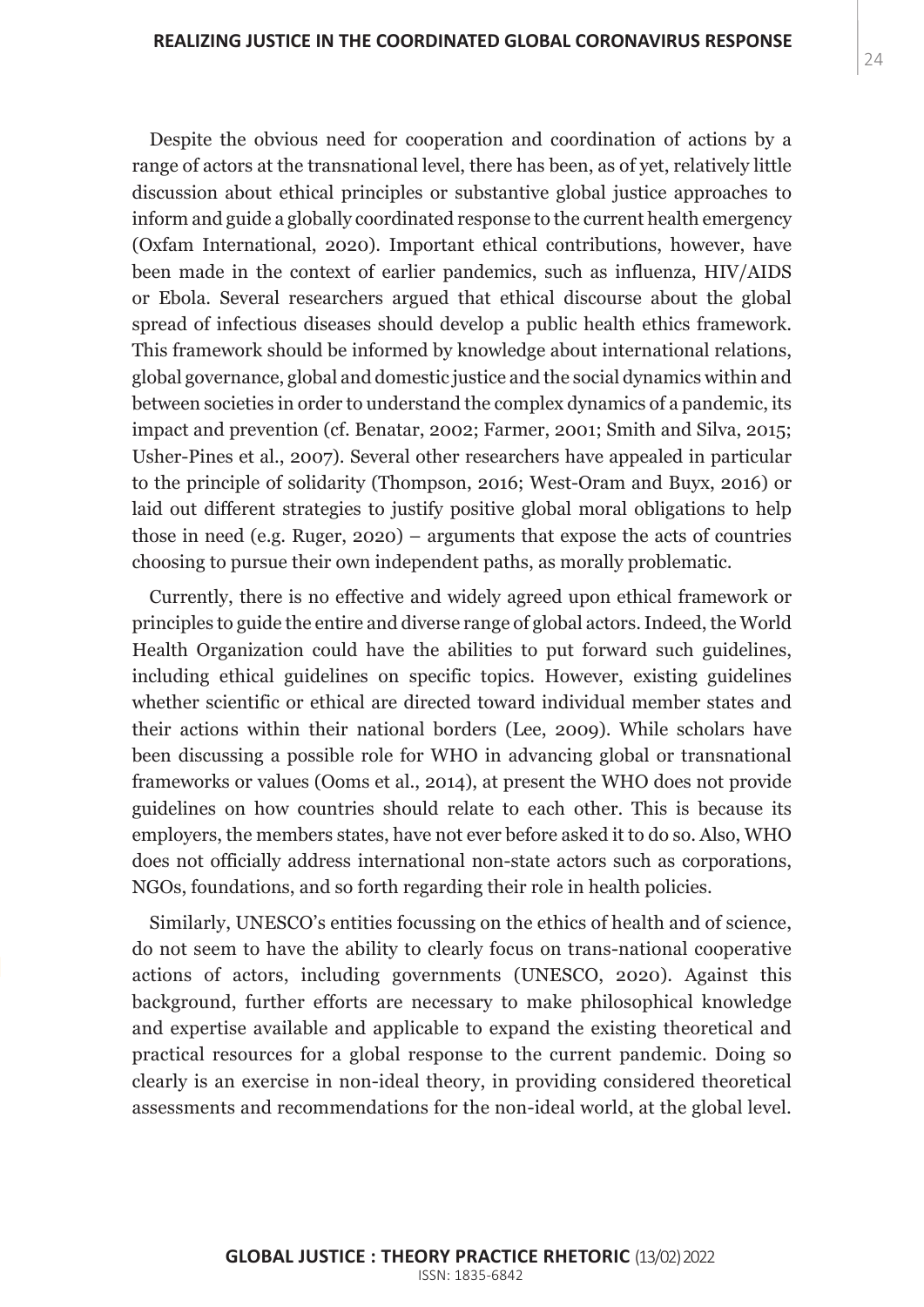As one concrete example, in mid-April 2020, the Ethics Working Group<sup>1</sup> of the Competence Network Public Health COVID-19<sup>2</sup> was approached with several requests from German and European policy makers to draft, in a policy brief (Venkatapuram et al., 2020), a set of ethical principles to be put forward as possible guidance for diverse actors coming together at the international pledging conference hosted by the European Union on 4 May 2020.

The conference's aims were to raise funds and strengthen political support for a coordinated *Coronavirus Global Response* (CGR) (European Union, 2020)3 . It ultimately registered pledges from governments and philanthropies totalling 9.8 billion Euros, 2.3 billion above the target. At that time the EU, along with the international NGO 'Global Citizen,' was planning to host another global pledging event on 27 June 2020, going beyond governments and large institutions to also reach individuals and communities worldwide.

The requests for ethical principles to guide the CGR can be understood as being motivated and justified by at least three considerations. *First*, the fund-raising effort aimed to pool and allocate resources with the aim to more quickly develop effective COVID-19 response tools (mainly a vaccine, but also tests, diagnostics and therapeutics), but there was uncertainty of how to integrate infectious disease control and financing rationale with ethical values such as solidarity and fairness. Previous experience with the H1N1 pandemic had shown that highincome countries monopolized stocks of vaccines (Jochum, 2009), leaving poorer countries exposed to and increasing the likelihood of a global resurgence of the virus (Vargas-Parada, 2009). Addressing specific national vulnerabilities and securing adequate access to response tools to all the places in the world they are needed, thus became a matter of particular moral urgency.

*Second*, attempts to effectively and durably contain the COVID-19 pandemic require *global coordination* across governments, multilateral and nongovernmental organizations, public-private organizations, philanthropies and others. By early April 2020, it was recognizable that every country's national

<sup>1</sup> The ethics working group (of which the authors of this paper are members) within the German Competence Network Public Health COVID-19 comprises a number of public health ethicists, medical ethicists and others working in related fields of applied ethics, as well as of moral and political philosophers. It also includes affiliated researchers with expertise in neighbouring disciplines and experience of working on issues such as global health, pandemic ethics, and methods of moral decision making. Through these members, a larger network of additional experts can be activated as an additional resource (Competence Network Public Health COVID-19, 2020b).

<sup>2</sup> The Competence Network is an 'ad hoc consortium of more than twenty-five scientific societies and organisations that are active in the field of public health,' representing several thousand scientists from Germany, Austria and Switzerland and bringing together multidisciplinary expertise in research methods, epidemiology, statistics, social sciences, demography, and medicine. The network's goals include providing 'interdisciplinary expertise on COVID-19 for the current discussion and for decision making in a quick and flexible manner' by compiling, processing, and disseminating scientific evidence in an accessible way, primarily targeting government agencies, institutions and policy makers (Competence Network Public Health COVID-19, 2020a).

<sup>3</sup> The following paragraphs include material that was first published online (Heilinger et al. 2020b).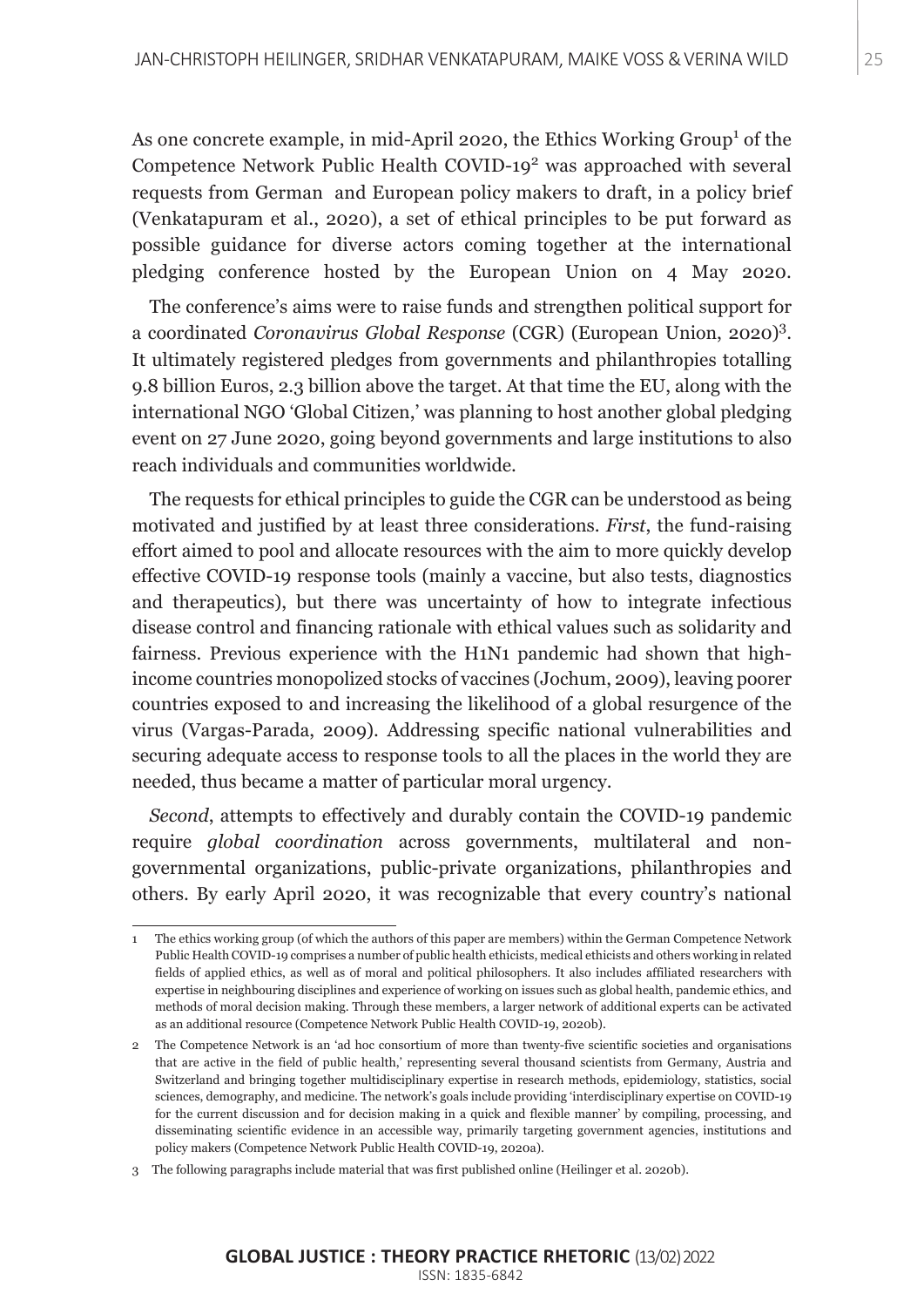interest to contain infections and limit fatalities domestically was directly affected by the actions and capacities of other countries (Blenkinsop and Guarascio, 2020). And, despite the shared goal of containing the pandemic within and across borders, the many actors involved in the CGR have multiple and diverse interests, resources, constituencies, expertise, public health capacities and so forth. Ethical principles were thus needed to help clarify, organize and, if possible, align the diverse motivations and capacities, and to provide ethical justification and guidance for cooperative actions.

And *third*, an acute ethos of competition between nations and medical technology companies was taking root and threatened any coordinated global response to the pandemic. And, in a novel situation for the post World War II world order, the United States was not leading efforts to address a global crisis, and not even participating in the pledging event. In fact, the American President, Donald Trump, announced just prior to the 4 May 2020 meeting that he was launching 'Operation Warp Speed,' a program to produce vaccines for Americans, and not accessible to all as global public goods (Jacobs and Armstrong, 2020). To mitigate an emerging ethos of competition for pandemic response tools and to guide the necessary global cooperation around them, the articulation of global ethical principles became necessary.

Members of the Ethics Working Group drafted the policy brief based on the best available research, outlining normative and procedural principles for a coordinated and justified CGR. The policy brief was then given to those who initially requested it and to several other representatives of governments and international organizations involved in the pledging conference. It received positive initial feedback, but at the time of writing we cannot tell whether and if at all it will have lasting impact.

#### **From theory to practice**

In contrast to producing an academic paper, the request was urgent and had a few days' window of opportunity to provide input into the ethics of a coordinated global response to the COVID-19 health emergency. Contributing authors from the ethics working group represented different theoretical and practical backgrounds.4 The outcome was meant to be pragmatic and discrete: a meaningful and useful contribution in the form of an accessible, short formulation of principles that are easy to grasp, well referenced, and readily applicable to the public and political discourse at play. A subset of *substantive normative* principles was meant to inform and guide deliberation and decision making, another subset of *procedural*

<sup>4</sup> Next to the authors of the present paper, these were Angela Ballantyne, Alena Buyx, Ryoa Chung, Angus Dawson, Lisa Eckenwiler, Hans-Jörg Ehni, Agomoni Ganguli-Mitra, Samia Hurst, Peter Schröder-Bäck, Quintus Sleumer and Alison Thompson.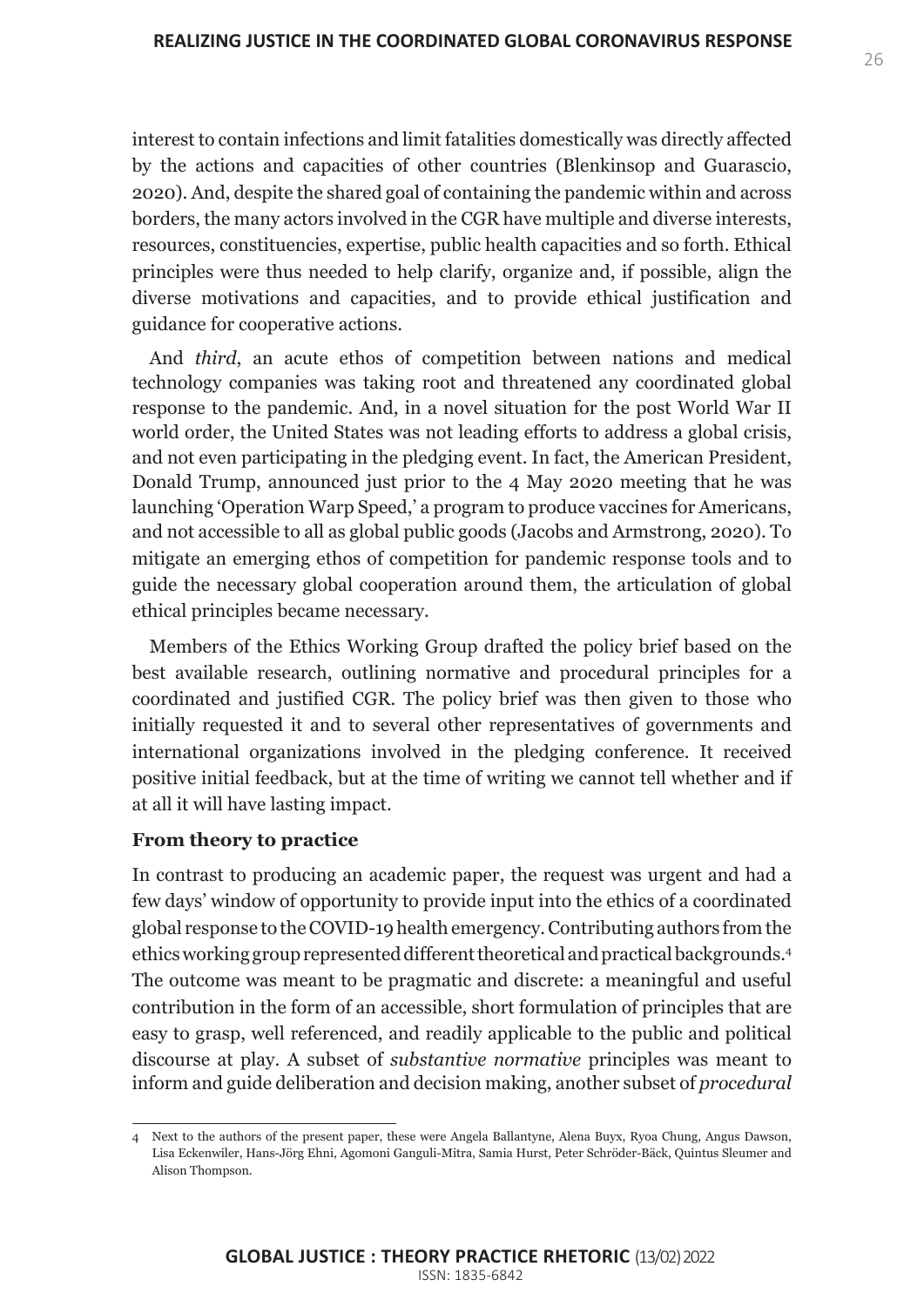principles was meant to describe the standards according to which the normative deliberation and decision-making processes should take place. Scholarly debates about justification were left out in the pursuit of presenting basic principles to inform and guide decision making about the development, manufacturing and distribution of medical response tools to control the pandemic.<sup>5</sup>

Working at the global or transnational level with diverse actors, the authors and contributors understood the exercise as needing to find relevant and common points of 'incompletely theorised agreements' (Sunstein, 1995). It was also a quest to find principles that could plausibly achieve an 'overlapping consensus' (Rawls, 1999: 340) between actors and views from different justificatory strategies, theoretical schools and varying social and cultural backgrounds.

This approach, furthermore, was conceived of as a pragmatic one, in the sense that the ambition was to propose important elements of a sound, methodological approach to ethically aware decision making under non-ideal, real-word conditions. It was not to discover, present and defend an ideal moral truth. Here, the influential work on the method of inquiry and practical decision making by pragmatist philosopher John Dewey (1859-1952) provided valuable inspiration. Dewey had suggested a general structure for 'inquiry' understood as a methodologically reflective attempt to identify and solve problems while integrating the perspectives and view-points of all affected (Dewey, 1938). This approach has, on occasion, informed applied ethics and public decision-making. And, most recently, it has been defended in an original way by Philip Kitcher as a plausible path forward to seek and realise progressive social change (Kitcher, 2021).

Being aware of the limited influence academic normative theorizing is likely to have on policy-making in times of crisis, the challenge at hand consisted in making existing theoretical knowledge as accessible and as 'ready to use' as possible in the impending political deliberations. The choice of formulating *principles* for the policy brief, however, was not without alternative. The authors also considered elevating the intended *heuristic* function of the policy brief by putting ethically relevant dimensions in the form of questions for deliberating upon. This was also a possibility because the ultimate goal of the document was to inform decision makers about the ethically salient dimensions and guide their reflections, without providing predetermined answers. In the end, however, the decision was made for articulating principles, as initially requested, because at that point in time and state of the public discussions, it was thought necessary to ensure that certain ethical dimensions would not be neglected in the impending political deliberations.

But cf. e.g. Schramme (2019).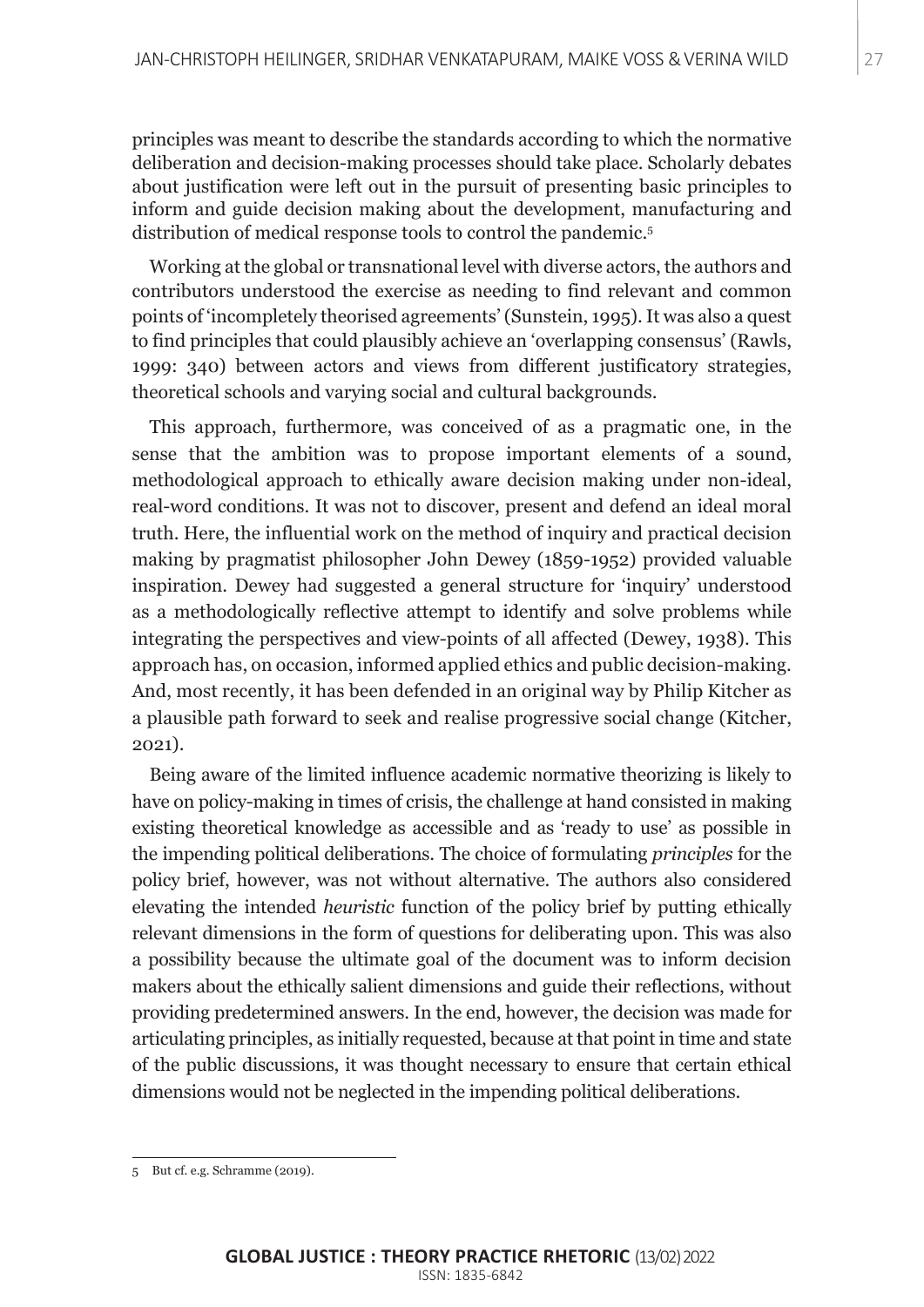#### **Normative recommendations: Four principles**

Four core normative principles were identified and defended to guide deliberations and decision-making about the coordinated response to the Coronavirus global health emergency. The substantive principles take up issues of general relevance and not only pertinent to the current crisis. A realistic assessment of the failures to take effective action in the past moderates the hopes that existing global inequalities and vulnerabilities will now be effectively addressed by the pandemic response. Yet, even past failures to implement normative recommendations, and even a low likelihood of doing so now, does not make the recommendations less urgent or incoherent. Quite to the contrary: Under conditions of acute crisis the need for ethical reflection and guidance becomes even more important. Ethics principles are meant to guide action, not just affirm intuitions or predictable responses. The global crisis may convince some of the powerful actors involved of the need to work towards a globally coordinated response to address the acute and the underlying structural determinants of ill health and deprivations. A crisis, then, could also be made into an opportunity to advance much needed reforms.

# **Four normative principles for a global response to the COVID-19 pandemic**

- **a.** Global cooperation for solidarity and justice
- **b.** Equal moral worth of every human being
- **c.** Moral right to health and duty to protect

**d.** Addressing structural injustice and existing vulnerabilities (cf. Venkatapuram et al., 2020)

## **Principle (a) Global cooperation for solidarity and justice**

Summary: The pandemic has made clear that people around the world are interconnected and interdependent. Its origins and spread are significantly influenced by social policies or neglect, making responding to it a matter of justice. Failing to acknowledge interconnections and interdependency as well as failing to take cooperative and reciprocal solidarity-based action to address shared problems will only prolong individual and shared vulnerabilities, harms and other inequities.

The health of humanity as a whole will, in the case of a pandemic, only be as secure as its most vulnerable individuals or subgroups. The multiple interconnections and interdependencies between people, societies, and economies – even if somewhat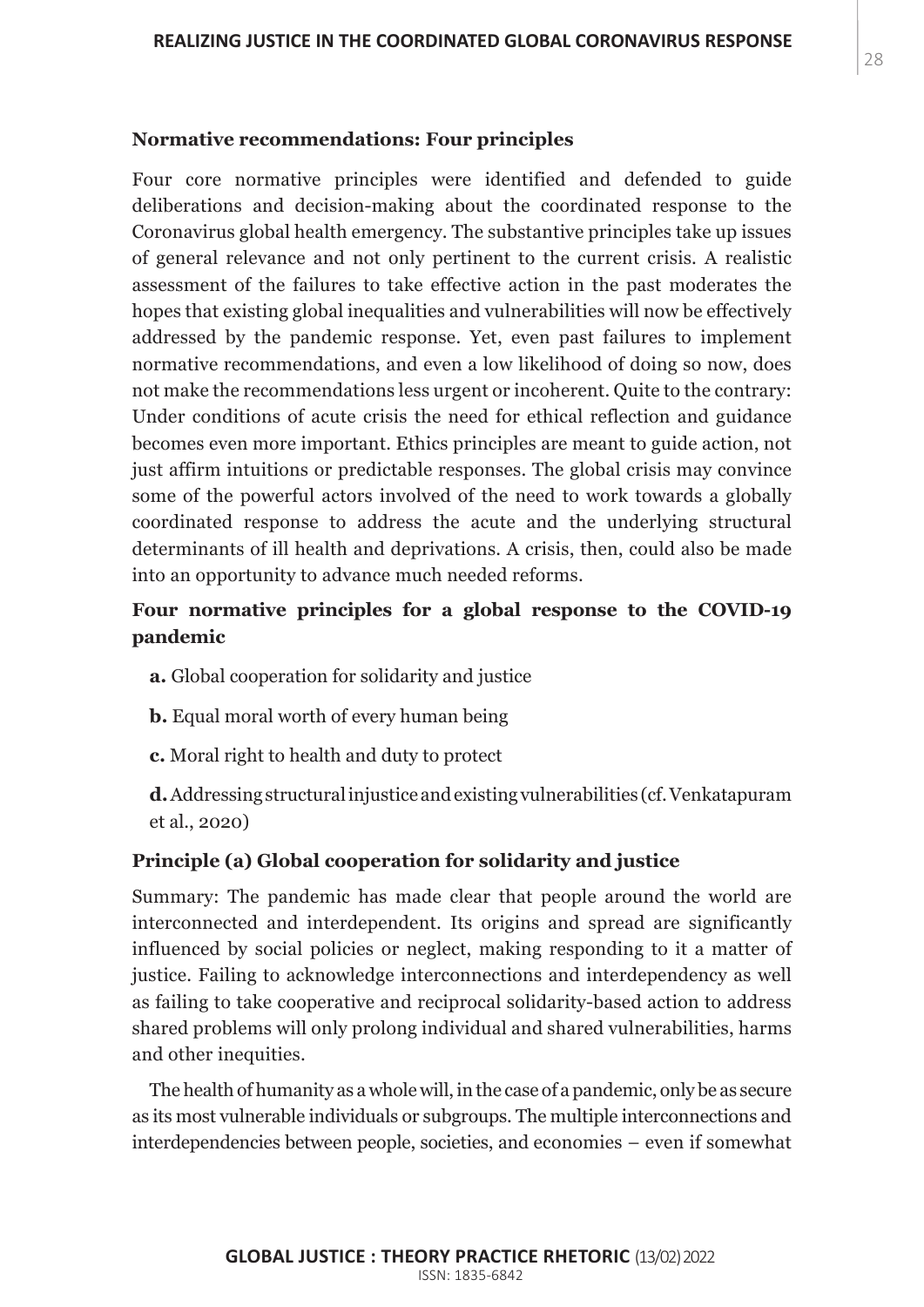reduced from the pre-pandemic level – can bring the virus quickly from any one spot of the world to any other. A lasting, effective response to the pandemic will thus require joint and coordinated action. Furthermore, social choices and neglect at national and international levels leading to hundreds of thousands of preventable deaths and millions suffering in the short and long term are unjust, and demand global social action.

Until an effective and safe vaccine is available and can reliably be distributed where needed, infection control measures such as periodic social confinement will be necessary. National health isolationism leading to fragmentation of global response measures will undermine an effective and lasting response to the pandemic. Inclusive planning and decision-making based on relational fairness for all affected (Lippert-Rasmussen, 2018), and coordinated action exercised with a spirit of common purpose, global solidarity (West-Oram and Buyx, 2016) and an ethos of cosmopolitan responsibility (Heilinger, 2020) are necessary to overcome the current crisis. Only then will it be possible to plan, implement, and adhere to necessary adequate infection control measures across societies – possibly for extended periods of time. – Since the global health emergency exposes existing shortcomings of cooperation and justice, an increased understanding of the problematic global structural dynamics is providing the opportunity to discuss and eventually better address them (see principle (d) below).

## **Principle (b) Equal moral worth of all**

Summary: Every human is a moral being with claims and abilities to pursue a decent life. Whether born into wealth or poverty, and regardless of country of origin or residence, gender, or age, every human being has dignity and moral claims that must be equally considered. As a consequence of the claim about equal moral worth of all, individuals become the ultimate basic unit of moral concern in global equity.

At the same time, individuals are social and relational beings. Pursuing a decent life entails social relations and cooperation. Families, communities and national governments can enable individuals to pursue good lives or hinder their prospects of doing so. The equal moral worth of all thus also has to be reflected in the type and the quality of interactions that occur between individuals and between groups of individuals (Anderson, 1999). During crises, there is increased risk that interactions and social interventions fail to acknowledge the equal moral worth of all those affected. National governments may follow, and have, in fact, followed the impulse to put their national interests first, using their powers to advance it even when this comes at the expense of others who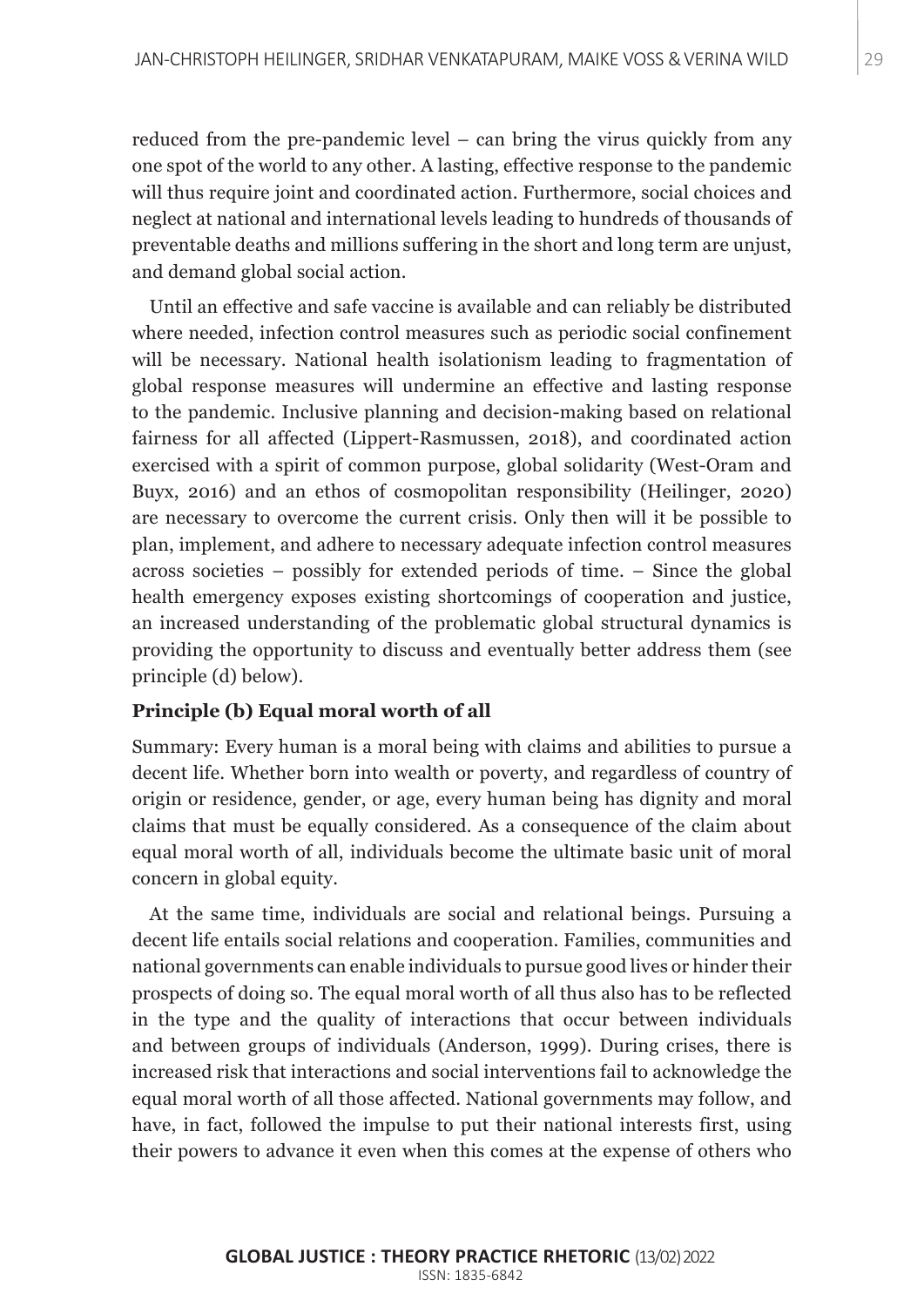also might be in more urgent need. For example, the United States government was confiscating ventilators and personal protective equipment bound for other countries (Ankel, 2020). Or, it prevented the exports of various response tools. Even within countries, governments don't recognize the vulnerabilities of all citizens. In many occasions, existing social inequalities become more severe through an unequal distribution of hardships, further undermining the ambition and outlook to respect all as moral equals (Bambra et al., 2020).

Thus, the basic commitment to equal moral status of all, common to democratic societies, has to be upheld even when challenged and when it comes under stress. Many nations already take measures to secure the equal moral worth of their citizens is respected within their borders, even if situations of scarcity make tragic choices inevitable (e.g. about who should get treatment). But also on a global level, it must not be forgotten that all human beings have equal moral worth, and that the global social dynamics have to mirror this commitment such as by not ignoring the plight of those who are less well represented and less heard in global deliberations. Given that the pandemic represents a new health risk to every human being, inequalities in access to its basic medical treatment are, thus, from the perspective of moral equality, unacceptable. This is irrespective of how much global inequality is entrenched, and apparently widely accepted as being the normal background conditions of the current crisis.

#### **Principle (c) Moral right to health and duty to protect**

Summary: The importance of health to every human being is reflected in ethical arguments for every human being's moral right to health and in international human rights law. A pandemic threatens health and life itself, activating moral and legal duties to protect every human being's right to health.

While the aim to contain a global pandemic is clearly an endeavor to protect the health and lives of individuals and populations, from the perspective of justice, every individual has a moral claim or a human right to health. The principles of cooperation for solidarity and justice as well as showing respect for the equal moral worth of every individual go some way to identify the aim and scope of justice, but they do not sufficiently identify any substantive claims regarding health. The importance of health to every human being is reflected in arguments for every human being's moral right to health, and in international human rights law. A current reading of the literature on the moral right to health provides an understanding that the claim can be grounded in a variety of theoretical approaches (Rumbold, 2017): It can arise from a utilitarian approach, whereby a right to health is calculated as the best approach to maximizing well-being. It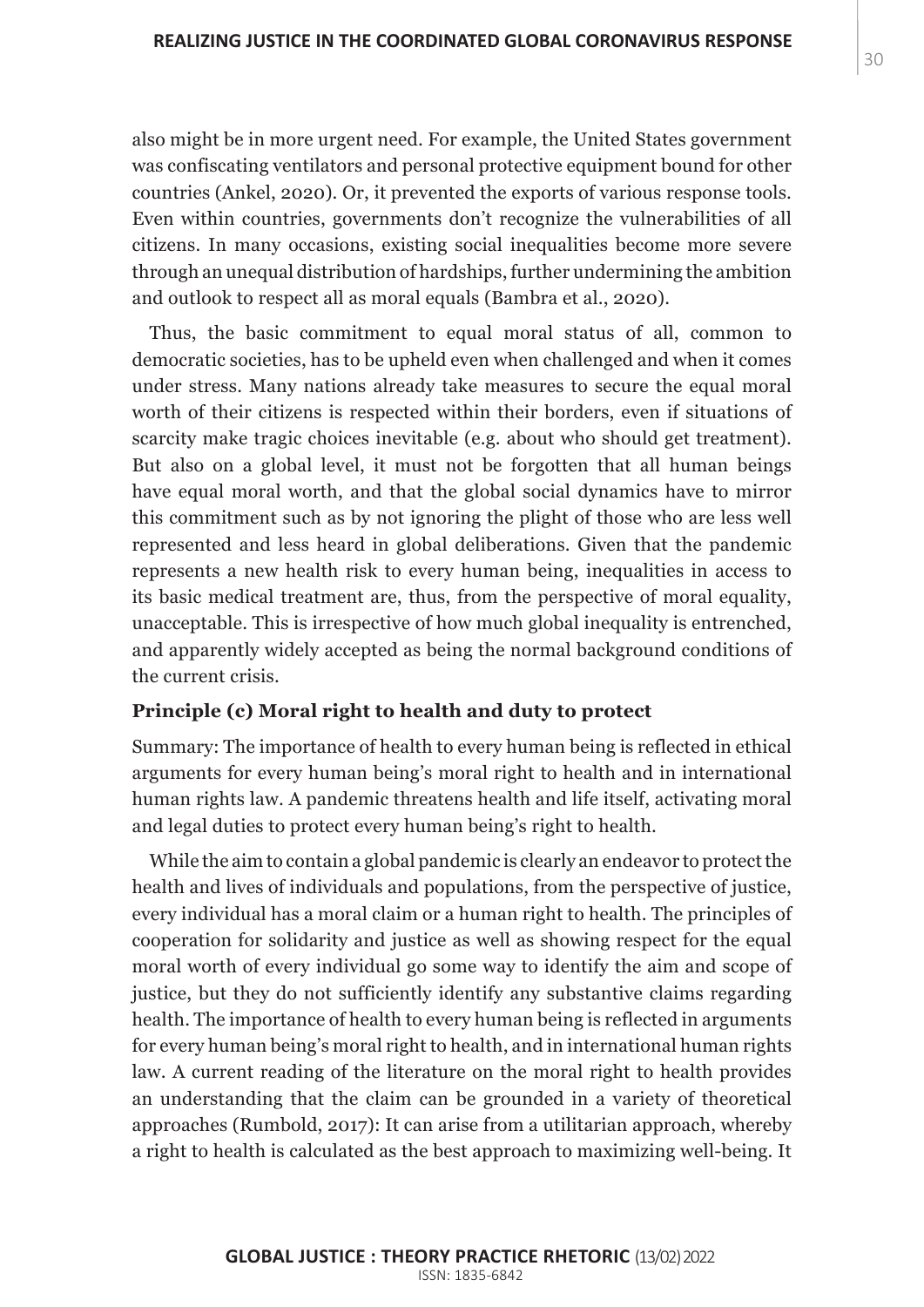can arise out of the social contract, whereby health is seen as a socially created good that social contractors agree to provide as an all-purpose means to living a good life. Or, it can arise out of free-standing moral claims that reflect the human dignity of persons. Whatever the various grounding for a moral claim to health may be, a pandemic threatens health and life itself, activating moral and legal responsibilities and obligations to protect every human being's right to health. One particular aspect of the recent literature on the moral right to health is worth highlighting. Whatever the different theoretical approach people may align with, including a legal positivist approach to international human rights law, the right to health is not just a right to healthcare. This has some relevance to the pandemic in general, even though the policy brief was drafted to guide actions regarding the development and distribution of healthcare goods. Prior to this pandemic, there was already a recognition by health justice philosophers that health is influenced by a range of social and political determinants, from the local to the global, and from inception to death (Powers and Faden, 2006). The moral claim to health, then, is on the social conditions including, but not limited to, healthcare. While some see this just as a more expansive list of public health goods and services, other approaches see the determinants of health as rooted in the basic structures of society. Daniels, for example, argues that a society organized according to Rawlsian principles would regulate such structural determinants such that the resulting health inequalities would be fair, similar to economic inequalities (Daniels, 2008). Venkatapuram, extending Sen's Capabilities Approach, has argued that such social structural determinants are best understood as profound determinants of a person's capability to be healthy (Venkatapuram, 2011).

The second aspect to be highlighted regarding the right to health was that in this pandemic, the right to health of some individuals is more threatened. In many societies, health care professionals, first responders, public health workers and people performing essential jobs place themselves in harm's way are facing extra risk – in order to protect others from harm. The higher vulnerability of these individuals requires a social response that prioritises addressing their additional risk. Particular individuals may be lauded for their individual bravery or selfsacrificing behaviour for the benefit of others. However, in this pandemic, they perform a social function, and many are required to perform these roles with little choice. It is especially those individuals who have little option but to perform high-risk social support roles, that have stronger claims for protections, such as the pandemic response tools. These social role considerations are especially important for discussions and regulations on how to prioritize the distribution of the pandemic response tools. Prioritization criteria needs to reflect ethical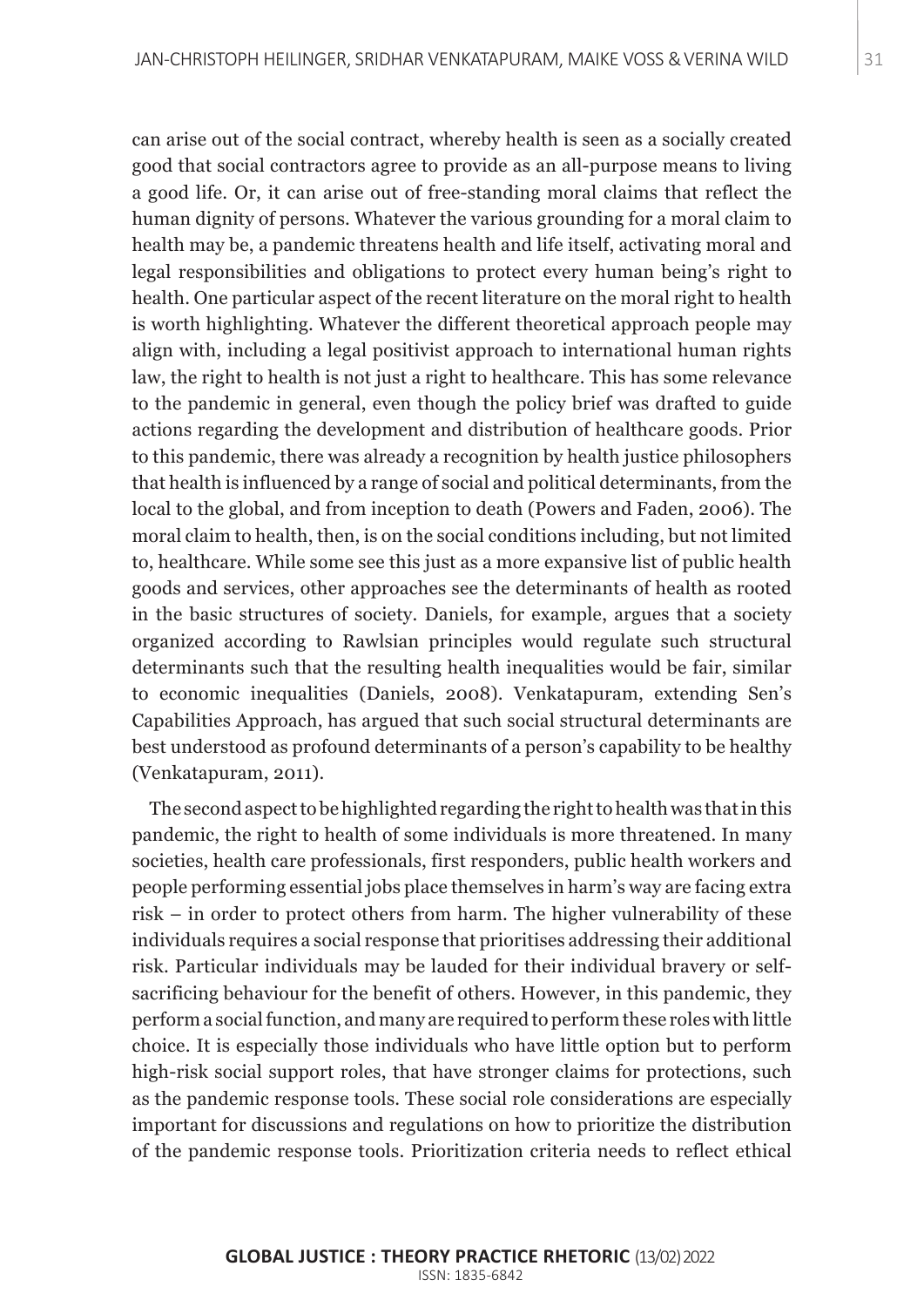principles, and here the moral right to health and duty to protect individuals at higher risk is particularly relevant.

# **Principle (d) Addressing structural injustices and existing vulnerabilities**

Summary: Specific vulnerabilities in relation to COVID-19 require giving particular attention to specific groups and individuals. These include those more vulnerable to health inequities, disease or to suffer from its consequences, and those more likely to suffer deprivations from infection control measures and its unintended negative effects.

Human beings are, as living beings, inherently vulnerable to certain kinds of harms. And this in-common experience of vulnerability as well as interdependent well-being creates social bonds across humanity. But additionally, specific vulnerabilities of specific people are created or increased by certain contexts and sources (Rogers et al., 2012). For example, people who are older or who have pre-existing disease conditions are more vulnerable to fall ill or die from COVID-19 (Lancet editorial, 2020; Ribeiro and Leist, 2020; Wadhera et al., 2020). People who live in dense areas and areas of economic deprivation with high concentrations of chronic illness as well as unhealthy housing conditions are disproportionately affected by harm resulting from COVID-19. Emergencies typically hit vulnerable and marginalized groups as well as countries hardest and increase pre-existing inequalities further (Chung and Hunt, 2012; Usher-Pines et al., 2007). In regard to contexts that make people more vulnerable, there is now a wide recognition that social structural inequalities are the real causal drivers behind COVID-19 disease and deaths as well as their social distribution patterns; and that these inequalities also lead to increased risk of unintended effects from infectious disease measures (Bambra et al., 2020; Gayer-Anderson et al., 2020).

The interdependence between chances of containment, individual health, access to essential services and poverty are especially visible in the COVID-19 response. Some non-pharmaceutical interventions such as mask-wearing or hand-washing are in many regions not comprehensively possible, due to the lack of resources. Furthermore, COVID-19 responses also significantly redirect medical, political and financial resources away from other healthcare programmes, often exacerbating preventable suffering and deaths. And strict physical distancing policies, such as stay at home orders, create for many, new vulnerabilities to suffering economic losses, mental illnesses and physical harm in the longer term.

A fair distribution of COVID-19 response tools will, therefore, require paying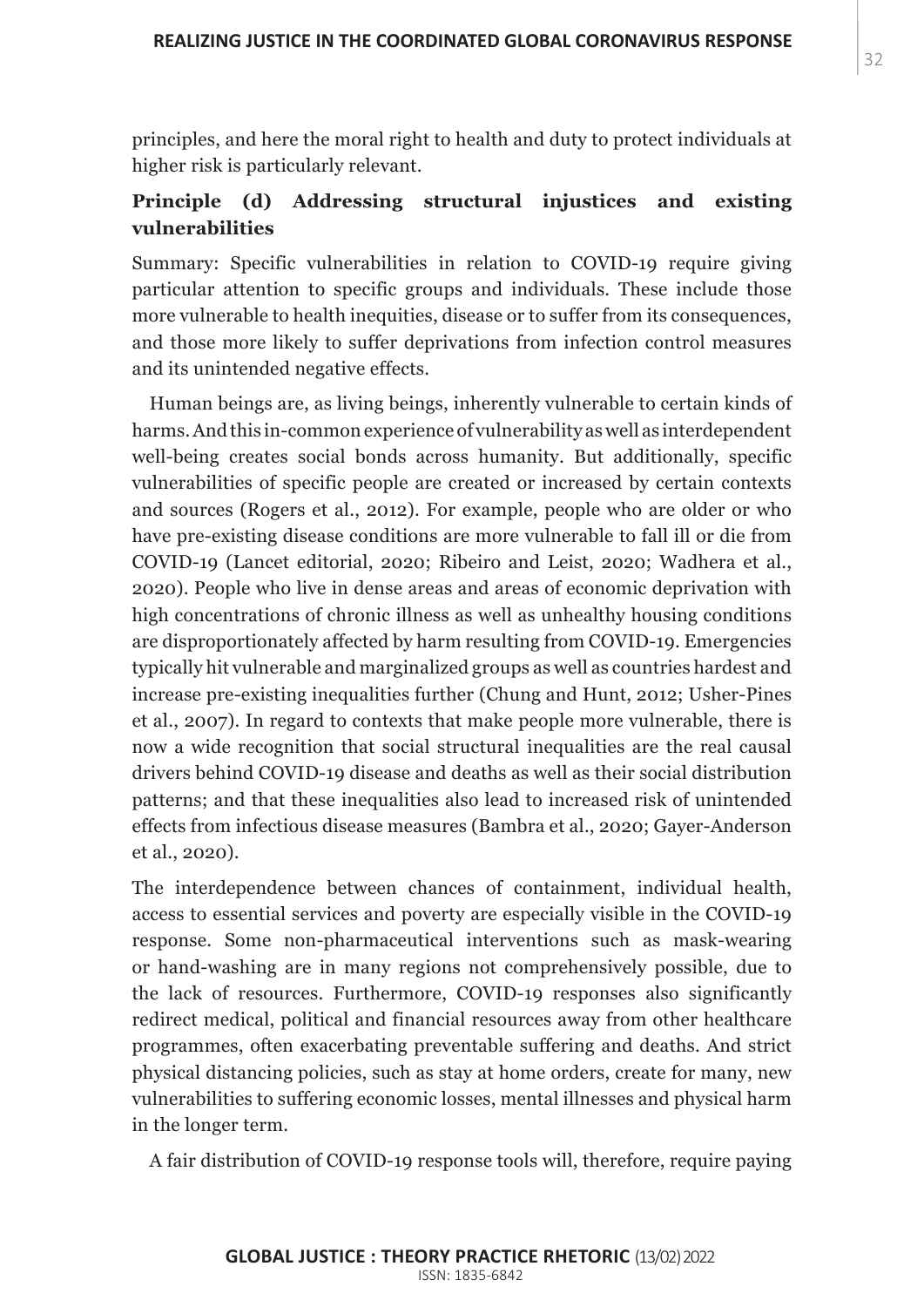particular attention to pre-existing vulnerabilities and disadvantages. The distributors will also have to pay attention to the social, structural origins of the unequal distribution of advantages and disadvantages in domestic societies and the global society, to prevent that the already disadvantaged will disproportionately suffer from harms resulting from COVID-19. General measures to address and mitigate existing inequalities and vulnerabilities, and remedying structural injustices, are then also directly linked to and conducive to addressing the specific inequalities and vulnerabilities to infections and death from COVID-19.

### **Procedural recommendations: Four principles**

Alongside substantive ethical principles, the policy brief also identified four procedural principles for decision making. Norman Daniels has been a prominent figure to formulate procedural principles applicable for decision-making in 'normal' – non-pandemic – health care settings (Daniels, 2000; Daniels and Sabin, 1997, 2008). The reasoning for identifying certain procedural principles comes from the starting assumption that healthcare goods will likely be scarce in comparison to the demand. Even the richest country cannot constantly meet all possible healthcare needs of all its citizens or residents. At the same time, as Daniels and Sabin point out, reasonable people will disagree on the principles for distributing healthcare goods and services (Daniels, 2000; Daniels and Sabin, 2002). The authors highlight reasonable disagreement on whether to distribute healthcare to individuals based on greatest *need*, who will benefit the *most*, or whether to help as *many* people as possible. These three approaches, Daniels argues, are irreconcilable; there is no way to show that one is more valid, coherent, or important than another. Given these reasonable disagreements, procedural principles for decision making are established to ensure that the decisions reached are within the parameters of valid reasons ('reasonableness'), and have legitimacy.

During a pandemic, need outstripping supply will become even more acute. Historically, during epidemics and other emergencies, societies enter a period of 'exceptionalism.' For example, in contrast to normal times, legal mechanisms, from the local to global levels, enable putting aside normal procedures and laws during an emergency, particularly a public health emergency. A public health emergency is one of the few times that nation-states are considered to have permission to derogate from international human rights law. Indeed, many countries very quickly submitted their applications to derogate to the United Nations Human Rights Council, and, by now, several countries have implemented emergency COVID-19 laws in order for the government to take actions that would not normally be possible (cf. Euronews and AP, 2020). In this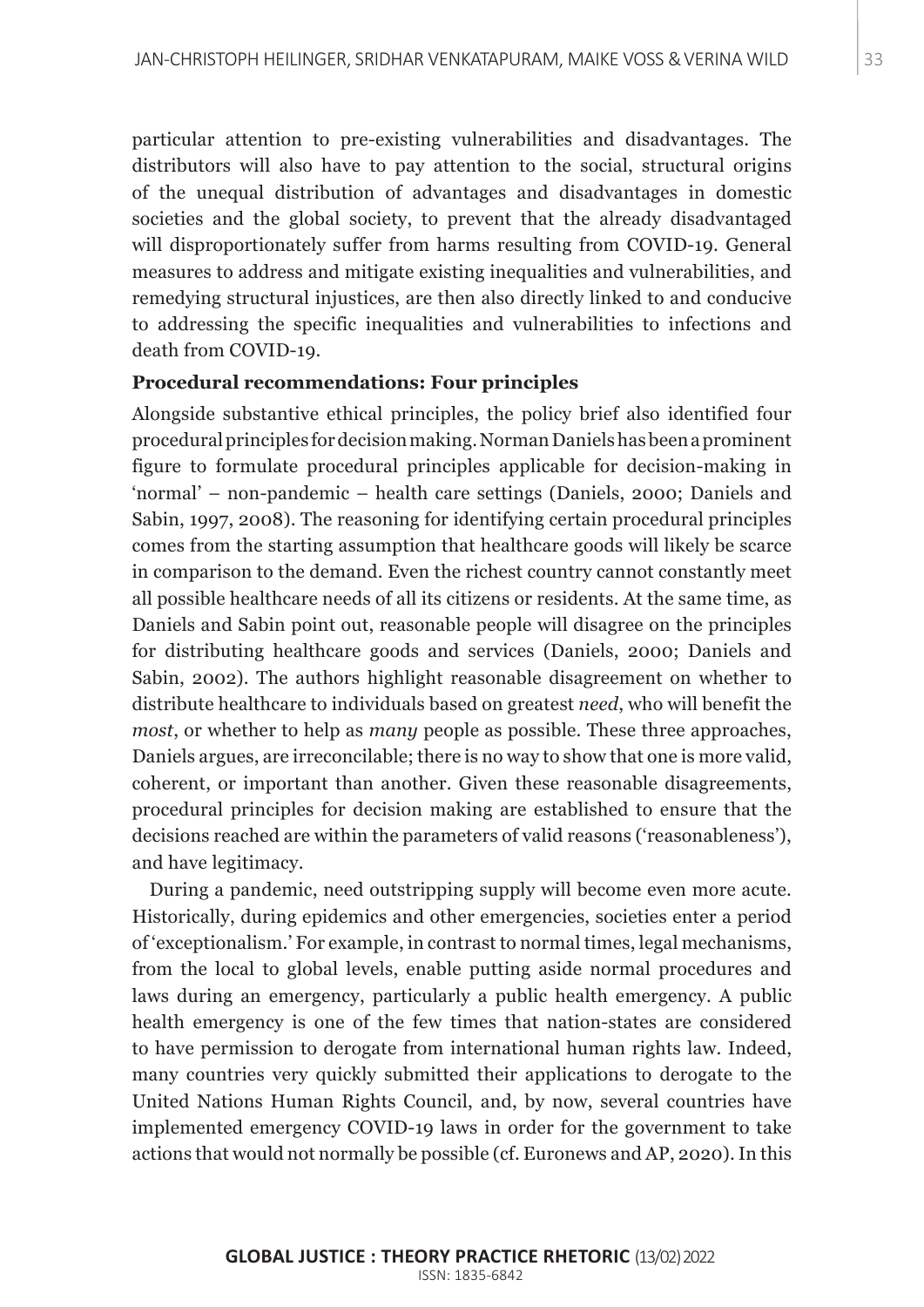context of social and legal exceptionalism ethical standards and accountability become particularly important: Ethical guidance complements good scientific reasoning during an emergency in order to create consistency, ensure good governance and fairness, build public trust, and prevent abuse of power and neglect (Enemark and Selgelid, 2012; WHO, 2007). Principles for procedural fairness thus are particularly important also in the context of a pandemic. Accordingly, several pandemic ethics guidelines highlight their relevance (Thompson et al., 2006; Upshur et al., 2005).

**1**. *Transparency/Accountability*: CGR should make the rationale for allocation decisions transparent and undertake truly inclusive and participatory global public deliberations about these choices.

**2**. *Reasonableness and integrity*: Decisions should be based on relevant reasons (i.e., evidence, principles, values) that stakeholders can agree are relevant to meeting health needs.

**3**. *Revisions*: All stakeholders should be able to bring forward new information, to appeal or to raise concerns about particular allocation decisions, and to resolve disputes.

**4**. *Urgency*: Given the spread of infections and deaths daily, the right to health and equal worth of individuals motivate acting quickly to prevent harms, while upholding quality standards in policy and practice.<sup>6</sup>

In the attempt to respect procedural fairness also during the drafting of the policy brief, its authors opened up the writing effort to a global network of global health ethicists.<sup>7</sup> The aim was to establish an impartial and inclusive perspective, as much as this was possible given the short time frame. As such it is a proposal for further discussion and debate. The group was and is open to both critical engagement and further extensions.

## **Towards global public health ethics**

Based on a policy brief prepared in late April 2020, this paper presented and discussed four substantive normative and four procedural principles to guide a coordinated response to the current global health emergency caused by SARS-CoV-2. In this concluding section, we want to highlight three main upshots of our discussion.

*First*, the current pandemic has, as other social and biological phenomena that impact upon human lives, both acute and *structural* dimensions. Pandemics are as much social and political as they are biological (Farmer, 2001; Kapiri and

<sup>6</sup> Four procedural principles for a global response to the COVID-19 pandemic, partly following Daniels (2000): Thompson et al. (2006), and Upshur et al. (2005).

<sup>7</sup> See above, fn. 1.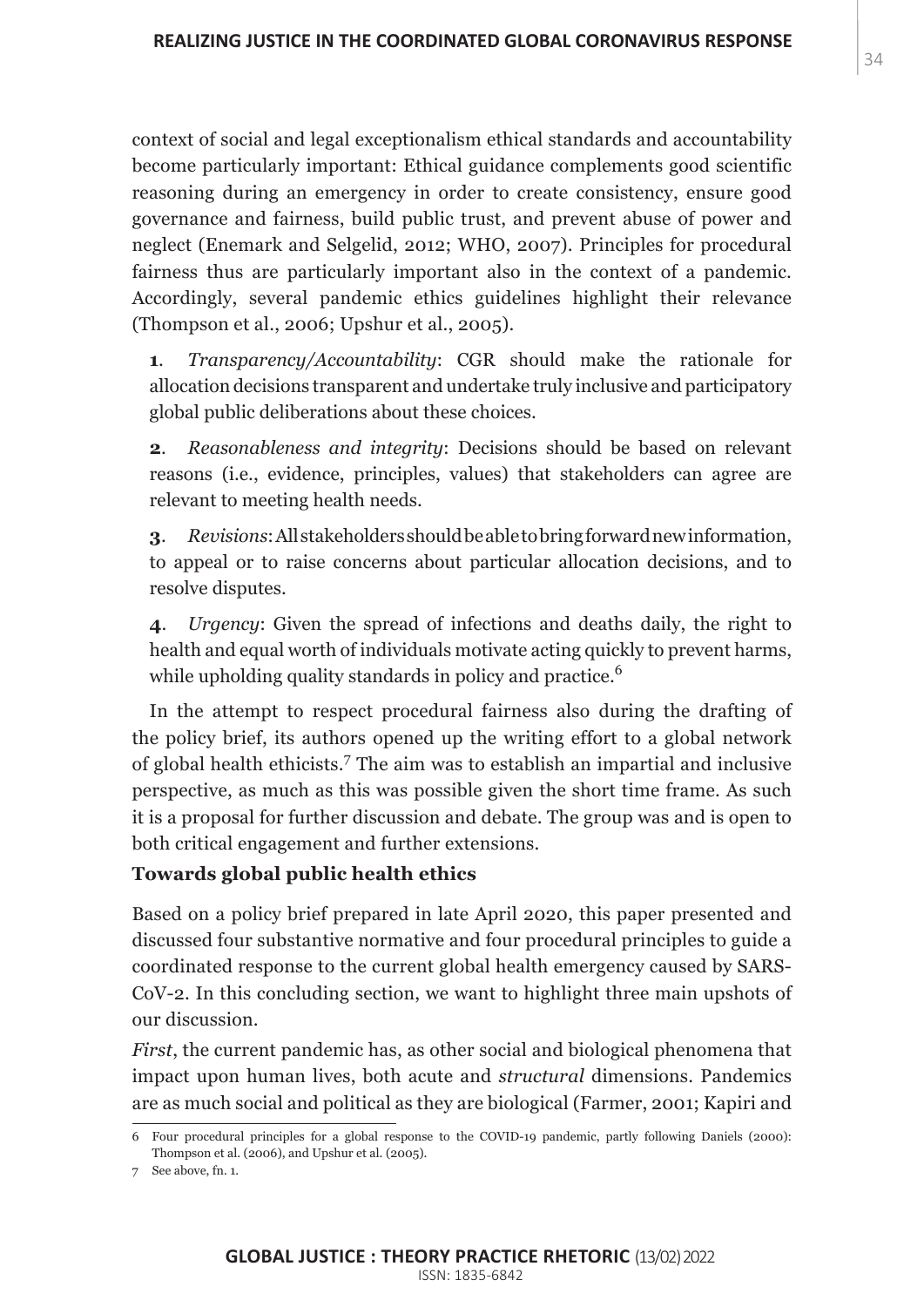Ross, 2020). In the case of a pandemic, the global social, political and economic dynamics need to be taken into account as well (in addition to the domestic ones), generating structural disadvantages and injustices in the form of disproportionate and unfair distribution of benefits and burdens. Any ethically appropriate response to the current health emergency will have to acknowledge both dimensions, both in the acute (global) response and in the medium- and long-term interventions following the acute phase (cf. also Heilinger et al., 2020a).

*Second*, health should be further established as a central concept in moral and political philosophy, particularly in theorising about global justice. Given that the health, life, and well-being of people are so central to how humans live and live together, and given that they can be so unequally distributed, health needs to be moved from the periphery to the centre of philosophical attention. Inequality, particularly economic or political inequality, has been a central concern partly because of its corrosive effect on social cohesion and stability. Health shocks and manifested inequalities, as shown by this pandemic, can also be corrosive. Moreover, rather than being about healthcare allocation or new technologies, the pandemic brings to wider recognition how social norms, practices, and institutions, domestically and internationally, literally cause and distribute harms and death. At the least, theorizing about social and global justice has to continue integrating socio-epidemiological facts, such as the social gradient in health.

*Third*, the elaborate theoretical and conceptual tools from moral and political philosophy need to be employed to inform and guide practice and decision making. The right forum for this would be a philosophically informed debate on *global public health ethics* with practical ambition that is met through cooperation with health professionals and policy makers. The global devastation resulting from the current pandemic – but also other complex global challenges such as climate change – makes it imperative today to increase efforts in global justice theorising and health related ethical and political guidance and action, namely working towards global public health ethics.<sup>8</sup>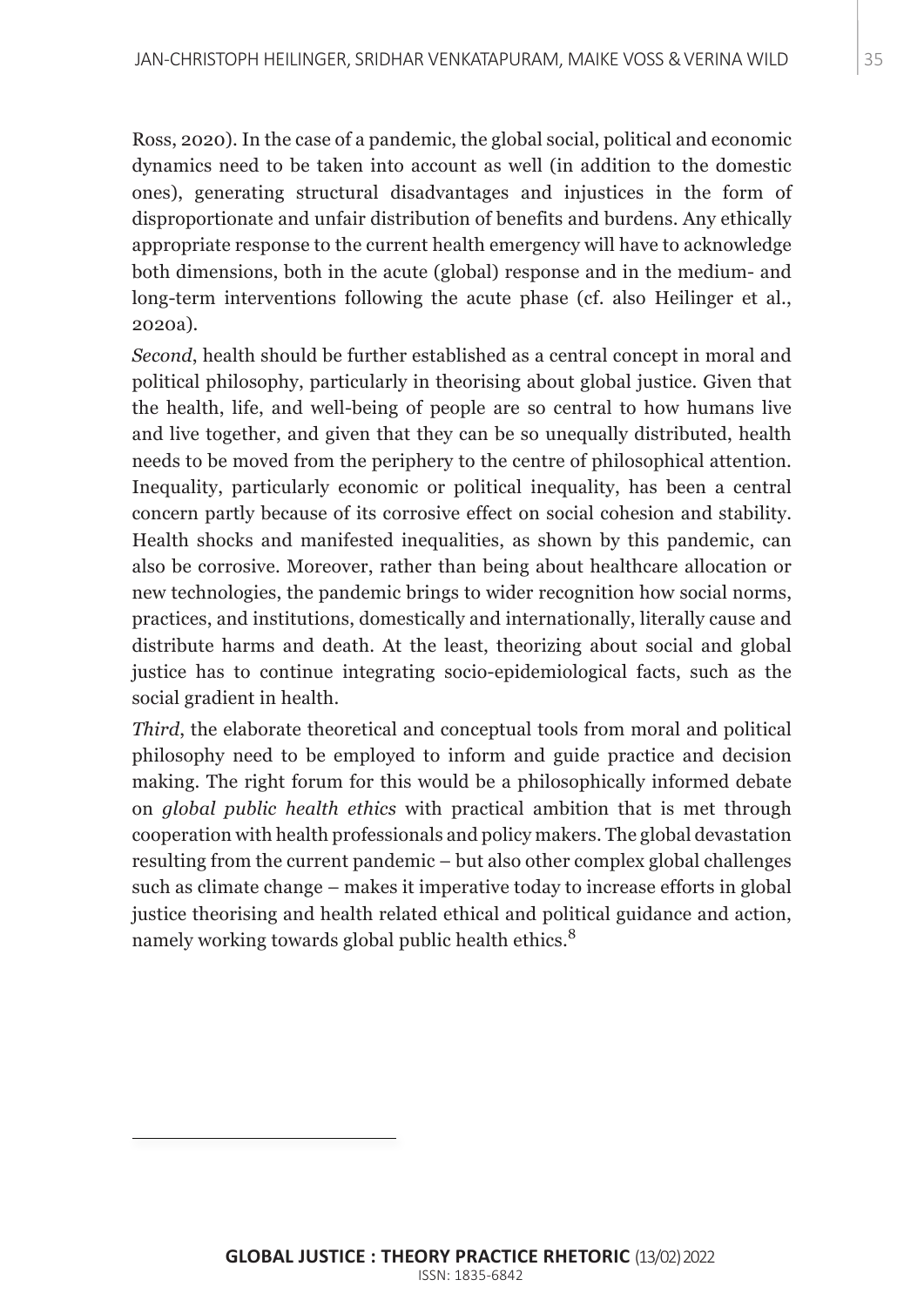#### **REALIZING JUSTICE IN THE COORDINATED GLOBAL CORONAVIRUS RESPONSE**

*Jan-Christoph Heilinger Researcher and Lecturer in Philosophy RWTH Aachen University, Applied Ethics email: jc.heilinger@rwth-aachen.de* 

*Sridhar Venkatapuram Associate Professor, Global Health Institute, King's College London Research Associate, Institute of Future Knowledge, University of Johannesburg email: sridhar.venkatapuram@kcl.ac.uk* 

*Maike Voss Managing Director German Alliance on Climate Change and Health Berlin email: maike.voss@klimawandel-gesundheit*

*Verina Wild Professor for Ethics of Medicine Medical Faculty University of Augsburg email: verina.wild@uni-a.de* 

# **the global justice network**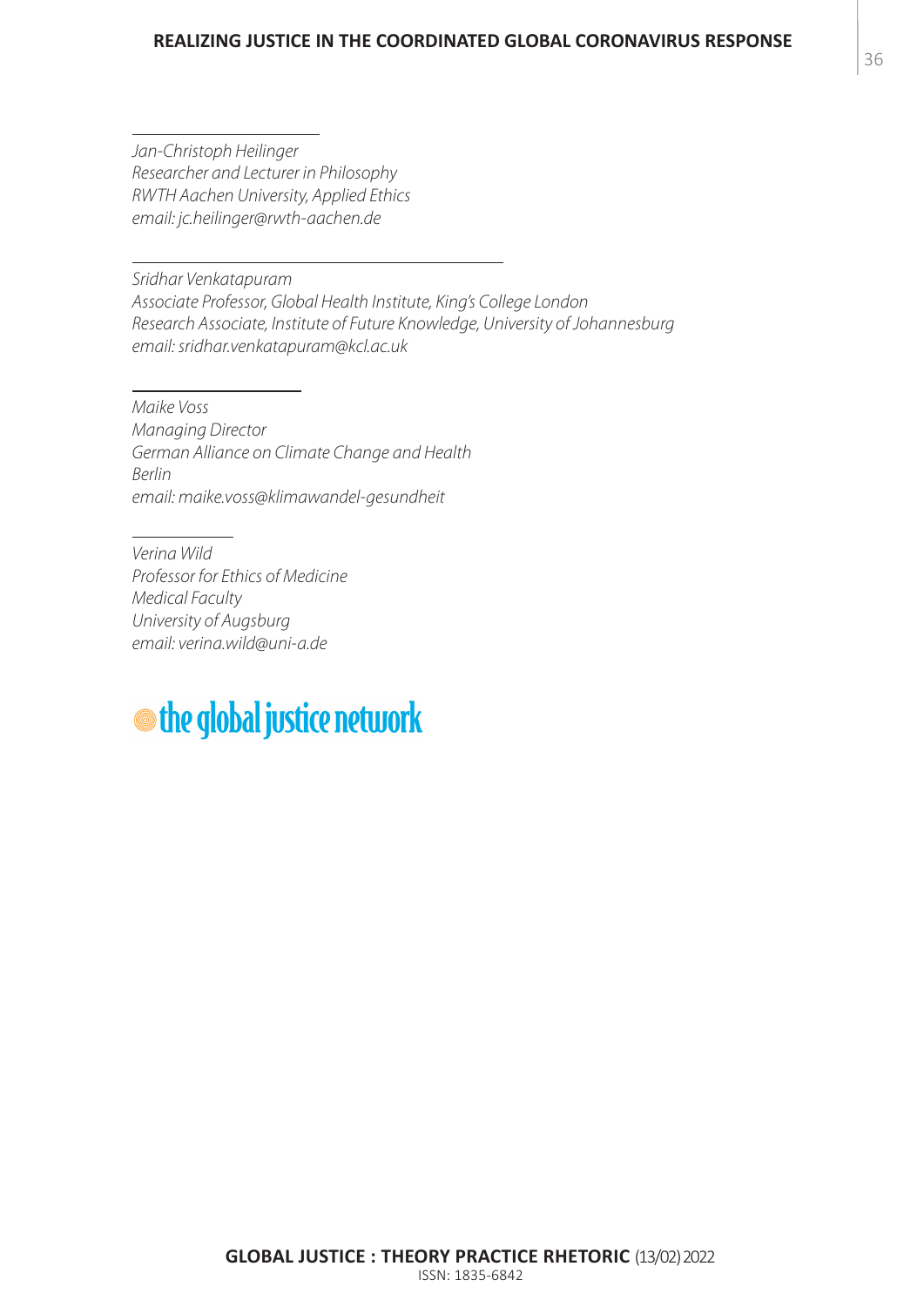# *Bibliography*

Anderson E (1999) What Is the Point of Equality? *Ethics* 109/2: 287-337.

Ankel S (2020) At least 5 countries- including a small Caribbean island- are accusing the US of blocking or taking medical equipment they need to fight the coronavirus. *Businessinsider.* Available at: https://www.businessinsider.com/coronavirus-us-accused-of-diverting-medicalequipment-from-countries-2020-4?r=US&IR=T (Accessed: 25 June 2020).

Bambra C, Riordan R, Ford J and Matthews F (2020) The Covid-19 Pandemic and Health Inequalities. *Journal of Epidemiology and Community Health* 74/11: 964-968.

Banerjee A, Hollis A and Pogge T (2010) The Health Impact Fund: Incentives for Improving Access to Medicines. *The Lancet* 375/9709: 166–169.

Benatar SR (2002) The HIV/AIDS Pandemic: A Sign of Instability in a Complex Global System. *The Journal of Medicine and Philosophy*, 27/2: 163-177.

Benatar SR, Daar AS and Singer PA (2003) Global Health Ethics: the Rationale for Mutual Caring. *International Affairs*, 79/1: 107-138.

Benatar SR and Brock G (eds.) (2011) *Global Health and Global Health Ethics*. Cambridge: Cambridge University Press.

Berkman LF Kawachi I and Glymour MM (eds.) (2014) *Social Epidemiology*. 2nd ed. Oxford: Oxford University Press.

Blenkinsop P and Guarascio F (2020) EU fails to persuade France, Germany to lift coronavirus health gear controls. *Reuters*. Available at: https://www.reuters.com/article/us-healthcoronavirus-eu/eu-fails-to-persuade-france-germany-to-lift-coronavirus-health-gear-controlsidUSKBN20T166 (Accessed: 8 November 2020).

Chung R and Hunt MR (2012) Justice and Health Inequalities in Humanitarian Crises: Structured Health Vulnerabilities and Natural Disasters. In: Patti Tamara Lenard, Christine Straehle (eds.): *Health Inequalities and Global Justice*. Edinburgh: EUP, 197–212.

Competence Network Public Health COVID-19 (2020a) *Competence Network Public Health COVID-19*. Available at: www.public-health-covid19.de/en (Accessed: 25 October 2021).

Competence Network Public Health COVID-19 (2020b) *Ethics Working Group*. Available at: www.public-health-covid19.de/en/working-groups.html (Accessed: 25 October 2021).

Daniels N (2000) Accountability for Reasonableness. *British Medical Journal 321* (7272): 1300- 1301.

Daniels N (2008) *Just Health: Meeting Health Needs Fairly*. New York: Cambridge University Press.

Daniels N and Sabin JE (1997) Limits to Health Care: Fair Procedures, Democratic Deliberation, and the Legitimacy Problem for Insurers. *Philosophy & Public Affairs* 26/4: 303-350.

Daniels N and Sabin JE (2002) *Setting Limits Fairly: can we learn to share medical resources?* New York: Oxford University Press.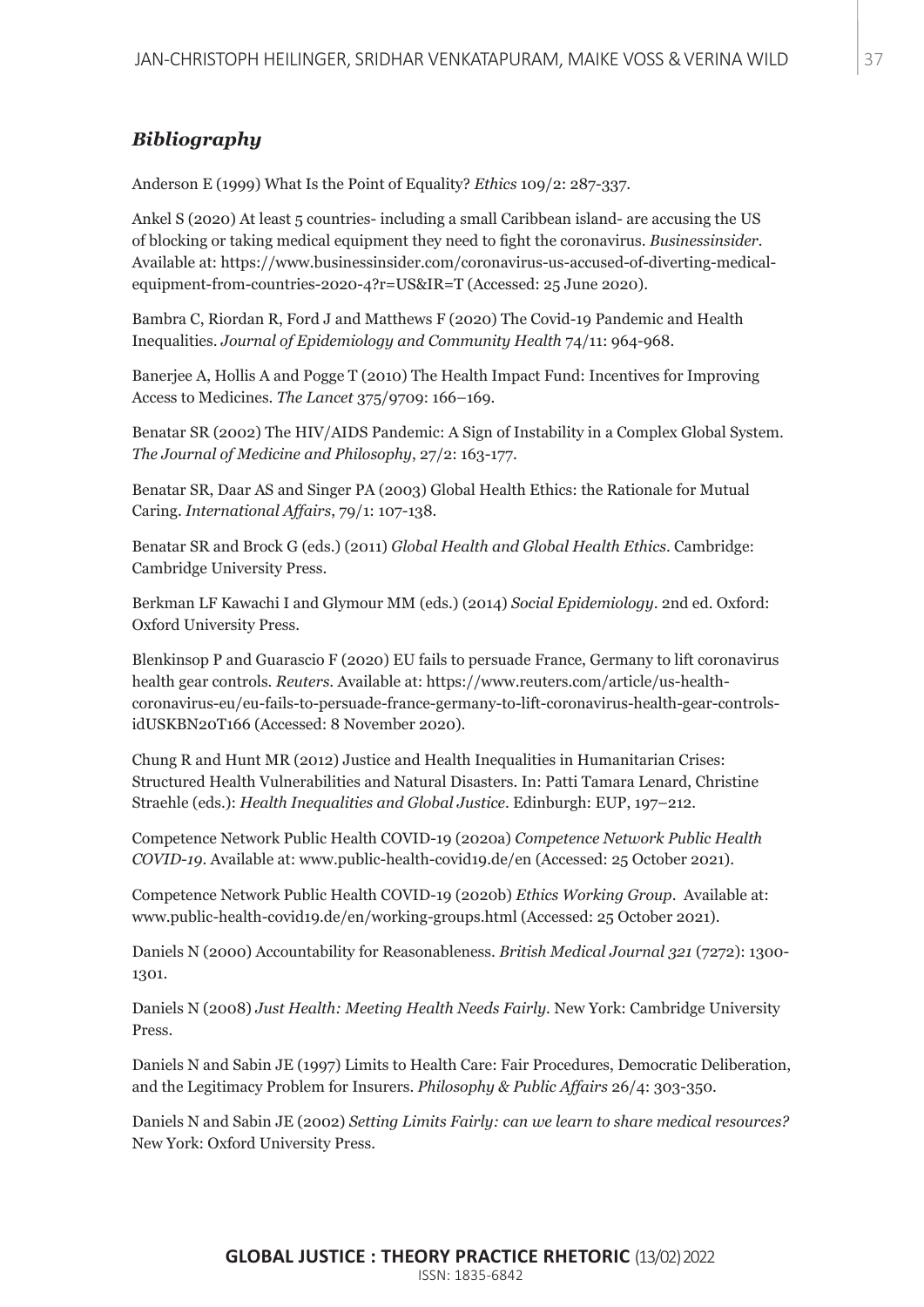Daniels N and Sabin J (2008) Accountability for Reasonableness: an Update. *British Medical Journal*, 337, a1850.

DeBruin D, Liaschenko J and Marshall MF (2012) Social Justice in Pandemic Preparedness. *American Journal of Public Health*. 102/4: 586-591.

Dewey J (1938) Logic. The Theory of Inquiry. In: Boydston JA (ed) J*ohn Dewey. The Later Works Vol. 12*. Carbondale: Southern Illinois University Press.

Dwyer J (2005) Global Health and Justice. *Bioethics* 19/5-6: 460-475.

Enemark C and Selgelid M (2012) *Ethics and Security Aspects of Infectious Disease Control: Interdisciplinary Perspectives*. Farnham Surrey; Burlington: Ashgate.

Euronews and AP (2020) Hungary's Viktor Orban handed sweeping new powers with COVID-19 law. *Euronews*. Available at: https://www.euronews.com/2020/03/30/blank-cheque-hungaryexpected-to-pass-controversial-covid-19-law (Accessed: 25 June 2020).

European Union (2020) *Corona Global Response*. Available at: https://global-response.europa. eu/about\_en (Accessed: 8 November 2020).

Farmer P (2001) *Infections and Inequalities: The Modern Plagues*. Updated with a New Preface. Berkeley: University of California Press.

Gayer-Anderson C, Anderson RL, El Zerbi C, Strang L, Hall VM, Knowles G and Das-Munshi J (2020) *Impacts of Social Isolation Among Disadvantaged and Vulnerable Groups During Public Health Crisis*. Available at: https://esrc.ukri.org/files/news-events-and-publications/ evidence-briefings/impacts-of-social-isolation-among-disadvantaged-and-vulnerable-groupsduring-public-health-crises/ (Accessed: 25 June 2020).

Heilinger J (2020) *Cosmopolitan Responsibility: Global Injustice, Relational Equality, and Individual Agency*. Berlin/Boston: De Gruyter.

Heilinger J, Thompson A, Wild V, Ballantyne A, Berlinger N, Chung R, Eckenwiler L, Ehni HJ, Mitra AG, Hurst S and Maeckelberghe EL (2020a) *Public Health Ethics and Covid-19. The Ethical Dimensions of Public Health Decision-Making During a Pandemic*. Policy Brief. Bremen: Kompetenznetz Public Health-COVID-19. Available at: https://www.public-healthcovid19.de/images/2020/Ergebnisse/Policy\_Brief\_Pandemic\_Ethics\_GeneralF.pdf (Accessed: 25 June 2020).

Heilinger J, Venkatapuram S, Voss M and Wild V (2020b) *Bringing Ethics into the Global Coronavirus Response*. The Hasting's Center, Bioethics Forum Essay, 22 June 2020. Available at: https://www.thehastingscenter.org/bringing-ethics-into-the-global-coronavirus-response/ (Accessed: 25 June 2020).

Hunter D and Dawson A (2011) Is there a need for global health ethics? For and against. In: Benatar SR and Brock G (eds.) *Global Health and Global Health Ethics*. Cambridge: Cambridge University Press: 77-88.

Jacobs J and Armstrong D (2020) Trump's "Operation Warp Seed" Aims to Rush Coronavirus Vaccine. *Bloomberg*. Available at: https://www.bloomberg.com/news/articles/2020-04-29/ trump-s-operation-warp-speed-aims-to-rush-coronavirus-vaccine (Accessed: 8 November 2020).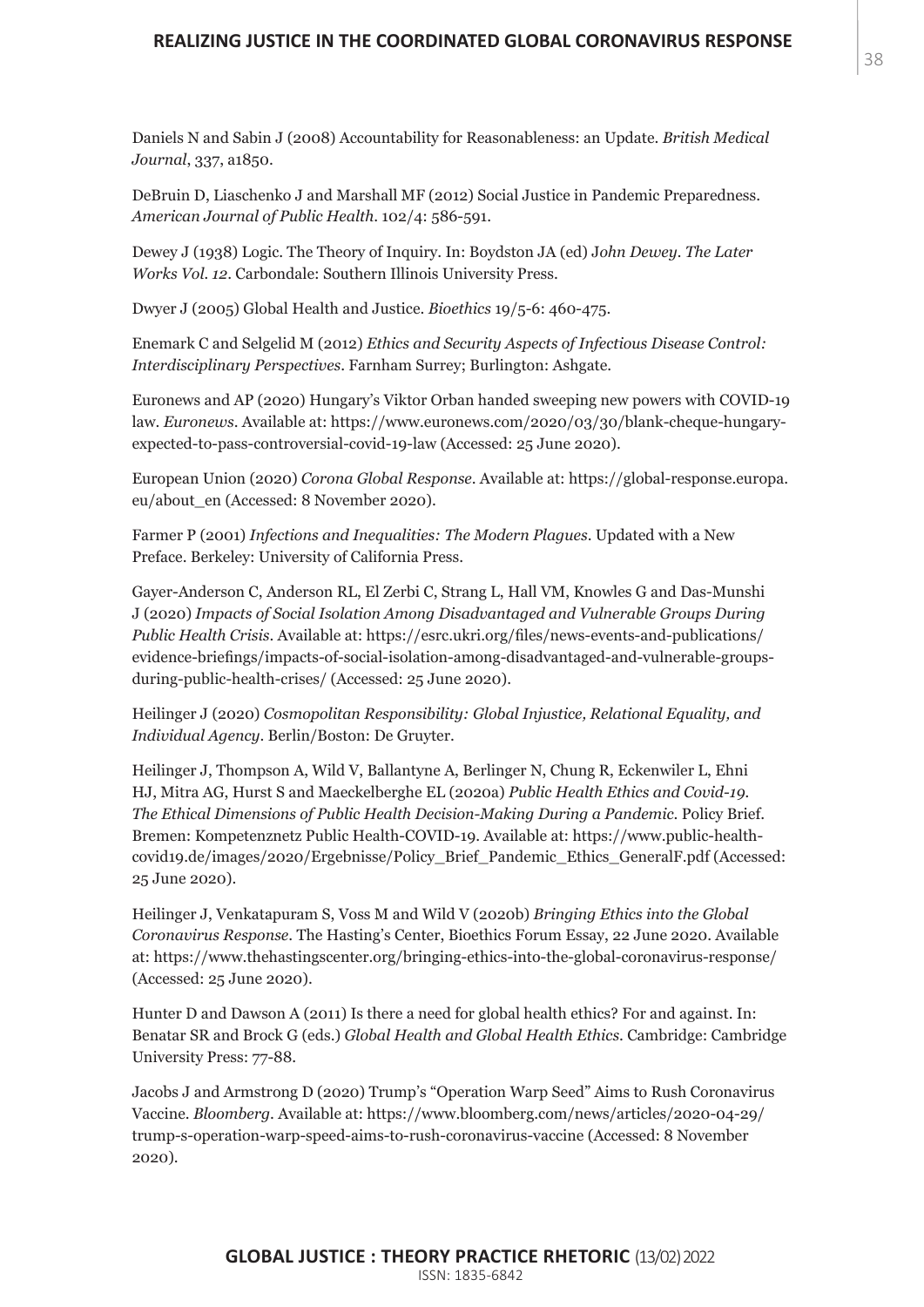Jochum K (2009) European flu vaccine producers urged to not forget poor countries. *DW*. Available at: https://www.dw.com/en/european-flu-vaccine-producers-urged-to-not-forgetpoor-countries/a-4454829 (Accessed: 8 November 2020).

Kapiriri L and Ross A (2020) The Politics of Disease Epidemics: a Comparative Analysis of the SARS, Zika, and Ebola Outbreaks. *Global Social Welfare* 7/1: 33–45.

Kitcher P (2021) *Moral Progress*. Oxford: Oxford University Press.

Lancet (2020) Editorial: Redefining Vulnerability in the Era of COVID-19. *The Lancet*  395/10230: 1089.

Lee K (2009). *The World Health Organization*. London: Routledge.

Lenard PT and Straehle C (2012) *Health Inequalities and Global Justice*. Edinburgh: Edinburgh University Press.

Lippert-Rasmussen K (2018) *Relational Egalitarianism: Living as Equals*. Cambridge: CUP.

Marmot M and Wilkinson RG (2006) *Social Determinants of Health*. Oxford: Oxford University Press.

O'Neill O (2011) Broadening Bioethics: Clinical Ethics, Public Health and Global Health. *Nuffield Council on Bioethics Lecture, Royal Society of Arts*.

Ooms G Marten R, Waris A, Hammonds R, Mulumba M and Friedman EA (2014) Great Expectations for the World Health Organization: A Framework Convention on Global Health to Achieve Universal Health Coverage. *Public Health* 128/2: 173-178.

Oxfam International (2020) *World leaders unite in a call for a people's vaccine against COVID-19*. Available at: https://www.oxfam.org/en/press-releases/world-leaders-unite-callpeoples-vaccine-against-covid-19 (Accessed: 8 November 2020).

Powers M and Faden R (2006). *Social Justice. The Moral Foundations of Public Health and Health Policy*. Oxford: Oxford University Press.

Powers M and Faden R (2019) *Structural Injustice. Power, Advantage, and Human Rights*. Oxford: Oxford University Press.

Rawls J (1999) *A Theory of Justice*. Harvard University Press.

Ribeiro F and Leist A (2020) Who Is Going to Pay the Price of Covid-19? Reflections About an Unequal *Brazil. International Journal for Equity in Health* 19/1: 91.

Rogers W, Mackenzie C and Dodds S (2012) Why Bioethics Needs a Concept of Vulnerability. IJFAB: *International Journal of Feminist Approaches to Bioethics* 5/2: 11–38.

Rumbold BE (2015) Review Article: The Moral Right to Health: a Survey of Available Conceptions. *Critical Review of International Social and Political Philosophy* 20/4: 508–528.

Ruger JP (2009) Global Health Justice. *Public Health Ethics* 2/3: 261-275.

Ruger JP (2020) Positive Public Health Ethics: Toward Flourishing and Resilient Communities and Individuals. The American Journal of Bioethics 20/7: 1–11.